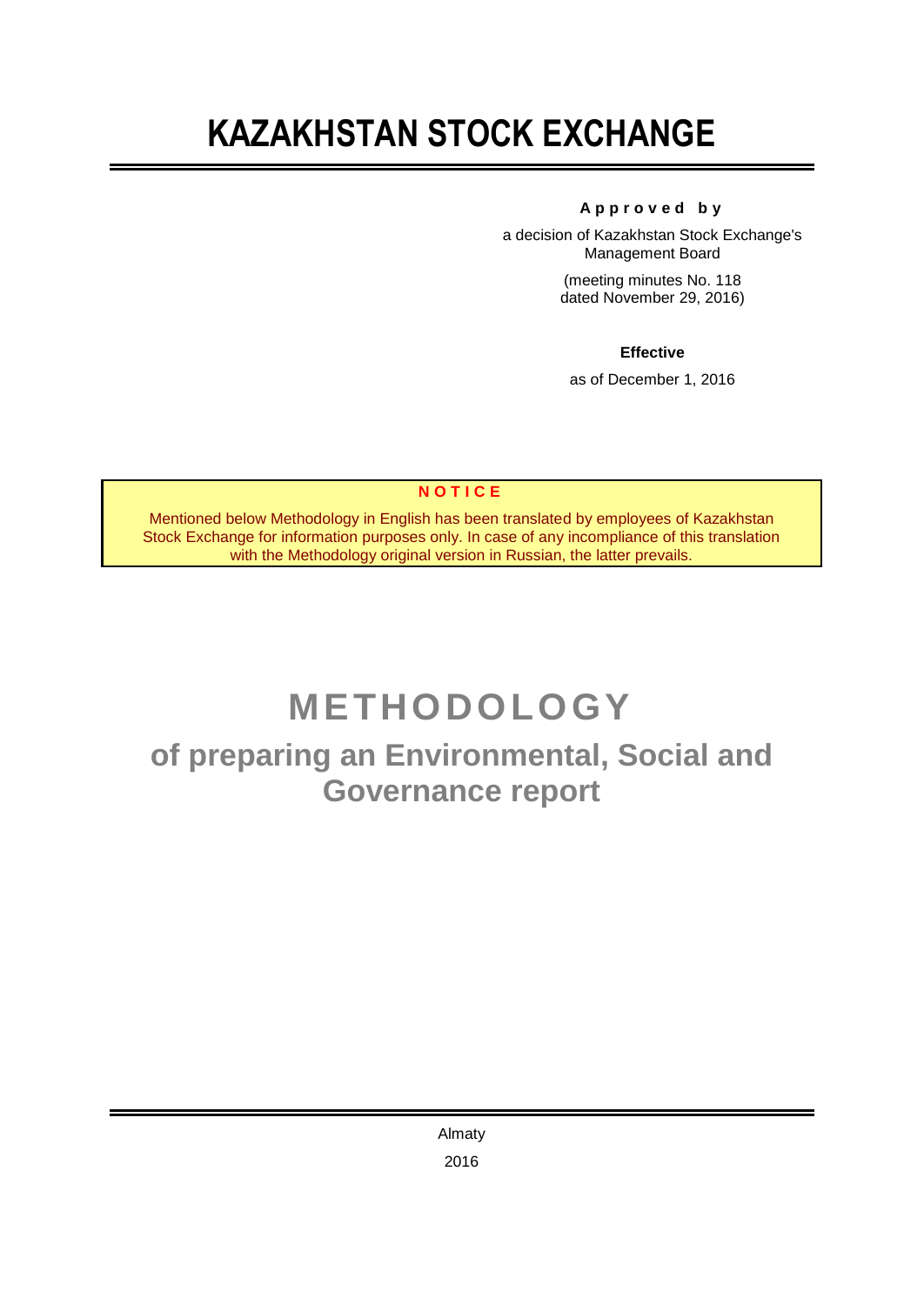Nowadays, disclosure of corporate statements along with financial statements is of great importance for investors and shareholders. This allows them to form and adequate evaluation of the company's performance in the long run.

This Methodology of preparing an Environmental, Social and Governance report (hereinafter – the ESG report) was developed as part of the move of Kazakhstan Stock Exchange JSC (hereinafter – the Exchange) to join the UN initiative called "Sustainable Stock Exchanges", promoting the cooperation between exchanges, investors and regulators for purposes of facilitating the long-term sustainable investing, increasing the level of information disclosure and is designed for listed companies, irrespective of their size, industry or location.

This Methodology is a recommendation on preparing an ESG report for listed companies, as well as members of Exchange, irrespective of their membership category, and it includes a description of the subject and principles of preparation of an ESG report, approaches to information disclosure.

Preparation of ESG reports and provision thereof to the Exchange is not part of requirements on information disclosure specified by the Exchange for its members, listed companies and securities admittance initiators (hereinafter the members of the Exchange, listed companies and securities admittance initiators are named organizations).

An organization can provide an ESG report to the Exchange at any moment by way of the electronic document flow system of the Exchange with members of Exchange and listed companies (hereinafter – the is2in system).

After the provision of an ESG report to the Exchange, such report becomes public information. The Exchange releases on its website ESG reports received from organizations, according to the procedure specified in the Exchange's internal documents.

An ESG report must not contain confidential or insider information, nor information constituting commercial secret, nor other information not being subject to public dissemination.

## **General information on ESG report**

An ESG report should contain a description of the general vision and strategy of the organization for the short-term, medium-term and long-term periods, especially with regard to the management of substantial ecologic and social impact, which the organization has or which could be related to its operations due to its relations with third parties (suppliers, public, various organizations).

The following information should be included in the ESG report:

- key issues for the short-term and medium-term periods, related to ecologic and social aspects of sustainable development, including compliance with international standards;
- macroeconomic or political trends affecting the organization and its priorities in the area of sustainable development;
- most important events, performance of the organization in the period under review in relation to objectives set.

The organization should stick to the following approaches when defining the subject of the ESG report:

- formulation of aspects important for the organization and assessment of their impact on its activities, products, services and relations with interested parties;
- setting the borders of such impact on the external and internal environment of the organization;
- setting priorities with regard to detected aspects depending upon their essence for purposes of defining subjects which must be included in the report, and the volume of related information;
- disclosure of data on approaches in the area of management, as well as indicators related to essential aspects of the organizations' operation.

When preparing an ESG report, organizations are recommended to use the following principles.

Cooperation with interested parties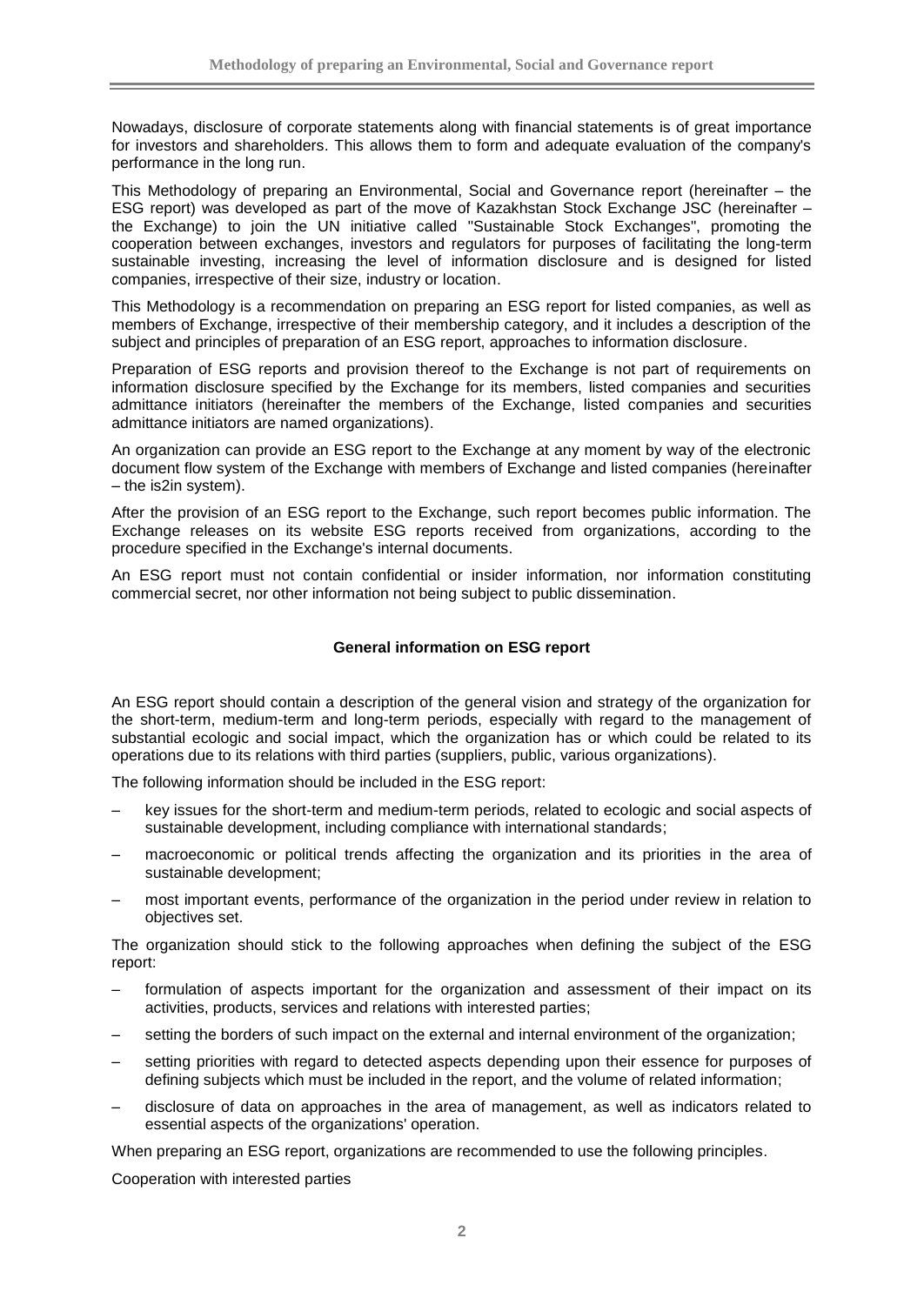The organization preparing an ESG report must determine parties which are interested in its operation, and clarify in such report the level of their interestedness (involvement). Interested parties can be represented by parties which contributed to the organization (employees, shareholders and suppliers) and third parties (vulnerable groups in the local population, civic society groups).

#### **Essentiality**

An ESG report must encompass categories which have substantial impact on the economy of the region and the country as a whole, the environment and society, on assessments and decisions of interested parties.

#### **Completeness**

Indicators and contents of the ESG report must be sufficient to reflect the organization's substantial impact on the economy, environment and society, and give to interested parties an opportunity to assess results of the organization's activities over the period under review. The completeness includes three main dimensions – the scope, borders and time limits. The concept of completeness can also be used with regard to methods of data collection.

#### **Comparability**

Interested parties using an ESG report, must have the possibility to compare the information provided on economic, ecologic and social results of the organization's activities with results from the previous periods, its objectives, with performance of other organizations.

#### Accuracy

Information provided in an ESG report, must be accurate and detailed enough so that interested parties could assess performance of the organization that prepared such report. Information can be expressed by qualitative descriptions and quantitative data.

#### **Timeliness**

An ESG report is provided on a regular basis. The information must be provided timely, so that interested parties can take informed decisions. The timeliness of the issue applies to the accounting regularity, as well as to the period between the ESG report issue and real events described therein.

#### **Clarity**

Information in an ESG report must be presented in a form clear and comprehensible to interested parties.

#### **Reliability**

Information and processes used while preparing the ESG report, must be collected, documented, composed, analyzed and disclosed in such way that interested parties could check that report and assess the extent of reliability of its contents.

In addition to information subject to disclosure in accordance with this Methodology, the Exchange recommends to supplement the ESG report with information which, in the organization's opinion, is substantial and can provide more ideas about its activities. To ease the perception of information an ESG Report should include tables, charts, diagrams, calculations used and methodologies on defining quantitative indicators.

Information subject to disclosure in accordance with this Methodology can already be available in other reports, prepared by the organization, e.g. in its annual report or other statements prepared mandatorily or voluntarily. In that case an organization can upon wish not provide already disclosed information in its ESG Report, but include a link to the document containing the respective information.

In case information subject to disclosure is not related to the organization's activities and/or for any reason its disclosure is considered impossible, it is sufficient to report it.

An ESG report must include ecologic and social sections, as well as a section on corporate governance.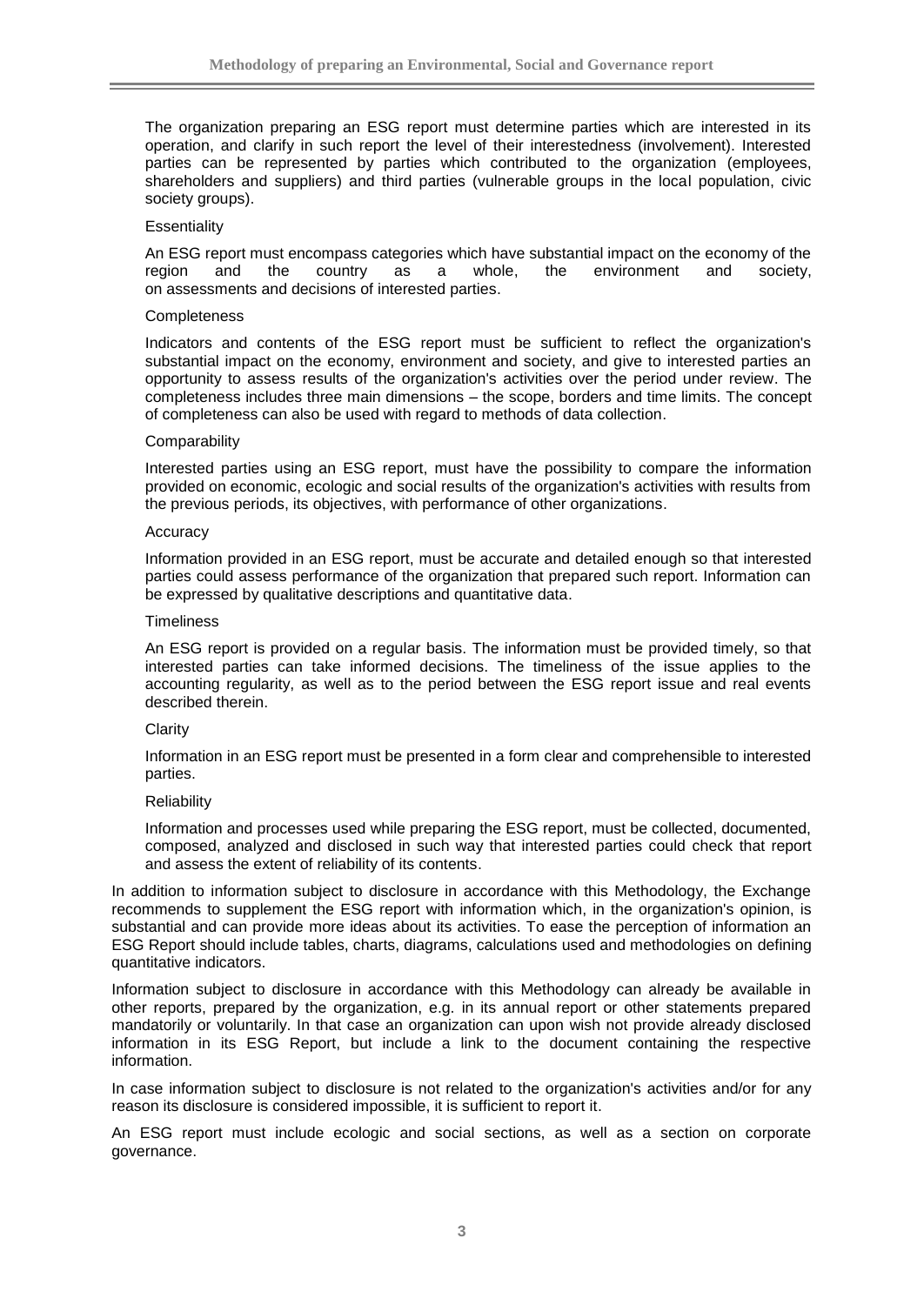# **Ecologic Section**

## 1. Materials.

Information is provided, whether the organization carries out economic and other operations potentially harmful to the environment, has the special right to use natural resources. Also information is provided on the total weight or volume of materials in respective (commonly used) measurement units, spent by the organization in the reporting year in the production and packaging of main produce (products, services rendered) from nonrenewable and renewable materials, the share of recyclable materials.

2. Products and services.

Quantitative data are disclosed on the extent of decreasing of the organization's produce (products and services) impact on the environment in the reporting year and percentage share of the produce (products) and its packaging materials, accepted for recycling by each goods category. The organization must announce, whether its produce (products) has eco-labelling.

## 3. Waste.

Information is provided on the total weight in respective (commonly used) measurement units of hazardous and non-hazardous wastes, available in the organization, with indication of their classification, as well as methods and ways of their removal (deactivation, recycling, disposal) in the reporting year. The organization must disclose information on the total weight in respective (commonly used) measurement units of transported, imported, exported, recycled hazardous waste of the organization, and the percentage of their internal and external transportation.

4. Water utilization.

The total volume of water is indicated in respective (commonly used) measurement units, which was utilized by the organization for main activities in the reporting year, by source types, as: surface waters, underground waters, rain waters, collected and stored waters, sewerage waters of another organization, communal and other water supply systems. The organization must describe, whether this utilization has substantial impact on the water source, the biodiversity around the water source, indicate whether this water source was classified as part of a public wildlife reserve, its importance and value to the local population. The organization must disclose the total volume of water in respective (commonly used) measurement units, which is recycled by the organization, and its share in the total consumption by the organization.

5. Energy consumption.

Information is disclosed on the total consumption of energy by the organization in the reporting year, with breakdown by types of used energy from renewable and non-renewable sources in respective (commonly used) measurement units, as well as the total reduction in the energy consumption in the reporting year, which the organization could manage as a result of energysaving and energy efficiency improvement initiatives.

6. Pollution discharge.

The total quantity and total volume in respective (commonly used) measurement units of registered pollution discharges is indicated, which took place in the reporting year due to actions/failure to act on the part of the organization. The organization must provide information on the discharge place and its status, characteristics of the substance discharged (oil, fuel, waste, chemical reagents, other substances), on the impact of such discharge on the environment, methods and ways of liquidation of its consequences.

7. Water discharge.

The total volume of planned and extraordinary water discharges in respective (commonly used) measurement units is indicated in the reporting year, with indication of the water discharge place, water quality, including purification method(s). information is disclosed on the water objects and related environment affected by the organization's water discharges with indication of their geographical location, area, status and valuableness for the biodiversity.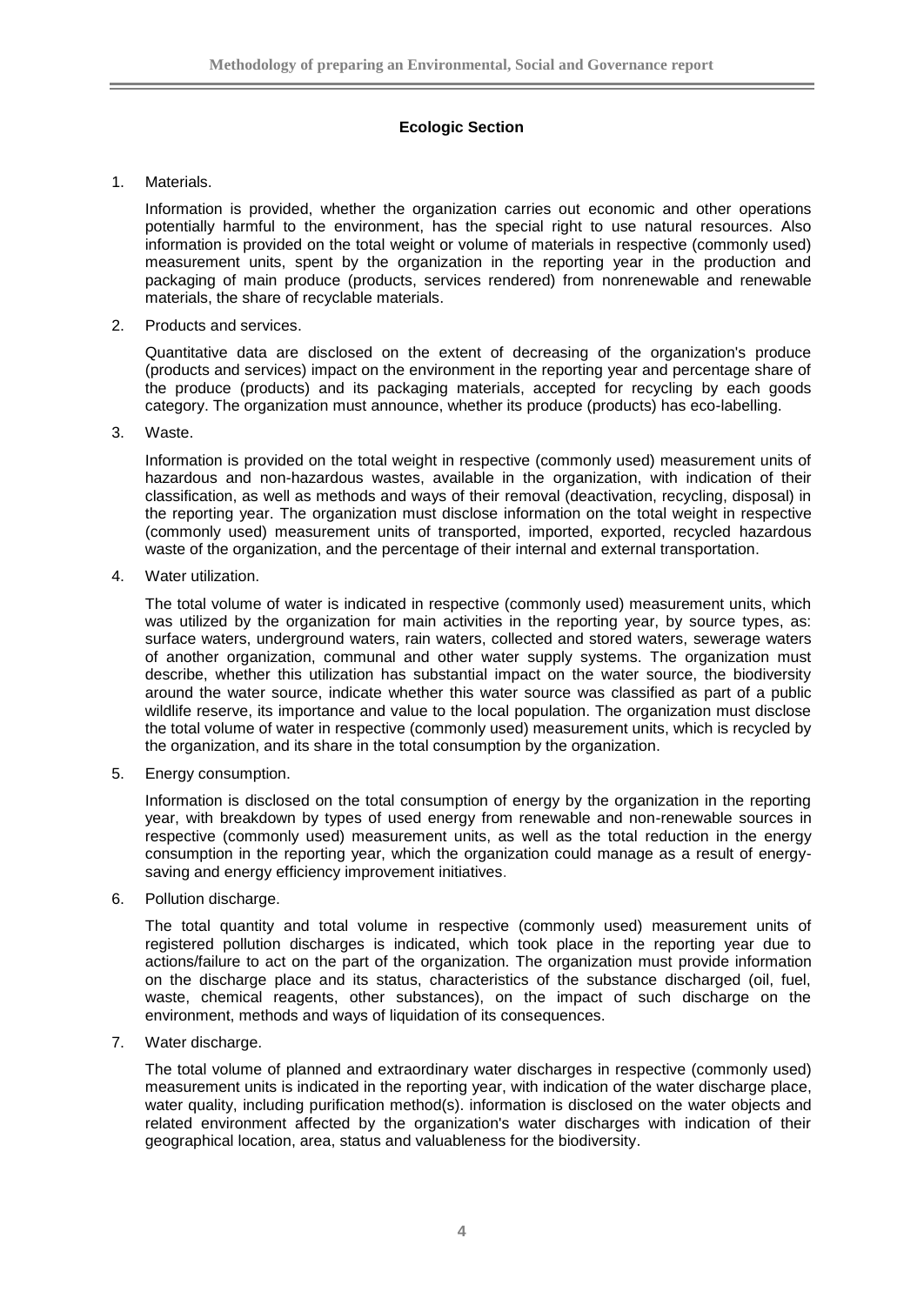8. Greenhouse emission.

The total volume of direct and indirect greenhouse discharges in respective (commonly used) measurement units made by the organization in the reporting year is indicated, their types and intensity. The organization must disclose information on measures taken by the organization to reduce discharges and the volume of reduction in in respective (commonly used) measurement units.

9. Environment.

Information is provided on the organization's total expenses on environment protection in the reporting year, with breakdown by expenses on waste utilization, emission purification, liquidation of ecologic damage, by expenses on prevention of negative impact on the environment. The organization must indicate whether it uses suppliers (potentially) affecting the environment, their number and percentage from the total quantity of suppliers, the nature of such negative impact. Measures on reduction of negative consequences of the organizations' operations and measures on improvement of its quality can be presented. The organization must announce, whether it carries out ecologic monitoring of objects and territories, where it operates, as well as whether it implemented international standards of environment protection management system.

10. Biodiversity.

The organization must provide an objective characteristic of the organization's impact on the biodiversity of the territories where it operates, during the production process, with indication of substantial direct, indirect and cumulative, positive and negative impacts on the environment. It must indicate the geographic location and status of territories, where the organization operates, the number of species of flora and fauna there, including those from the international and national Red Books, the level of their risk of extinction from the organization's' negative impact.

11. Compliance with requirements.

The organization provides information on its compliance with ecology law requirements, the total amount of penalties and number of cases of non-financial sanctions applied to the organization in the reporting year for violation of ecology laws, the number of claims submitted against the organization in the reporting year for affecting the environment, the nature of such violations, sanctions and claims, information on their settlement. The organization must indicate the cases of violation by the organization of levels of maximum permitted emissions, polluting agents discharges, standards of disposal of wastes of production and consumption, registered in the reporting year, their nature and main reasons. The organization must provide information on the most recent ecologic auditing and main conclusions which were made based on results of mandatory ecologic auditing.

### **Social section**

1. Employment.

The total quantity of the organization's employees is indicated as of the reporting date, with breakdown by age groups, gender and geographic region, including the percentage of employees hired in the reporting year. The organization must describe the employment turnover and its reasons. It must report whether the organization provides a social package to its employees, if yes – what it includes, whether this package applies to employees hired temporarily or partly. It indicates the total number of employees on leave and those who came back to employment from maternity leave in the reporting year, by gender. The organization must provide information on the minimum period for notifying an employee on substantial changes related to his work.

2. Heal and Safety in workplace.

The organization provides details of types of injuries the organization's employees suffered in the reporting year, the accident frequency rate, occupational illness rate, lost days ratio, workplace absence rate, rate of fatal work injuries in the organization, also in independent sub-contractors working at the organization's facilities, with breakdown by region and gender. The organization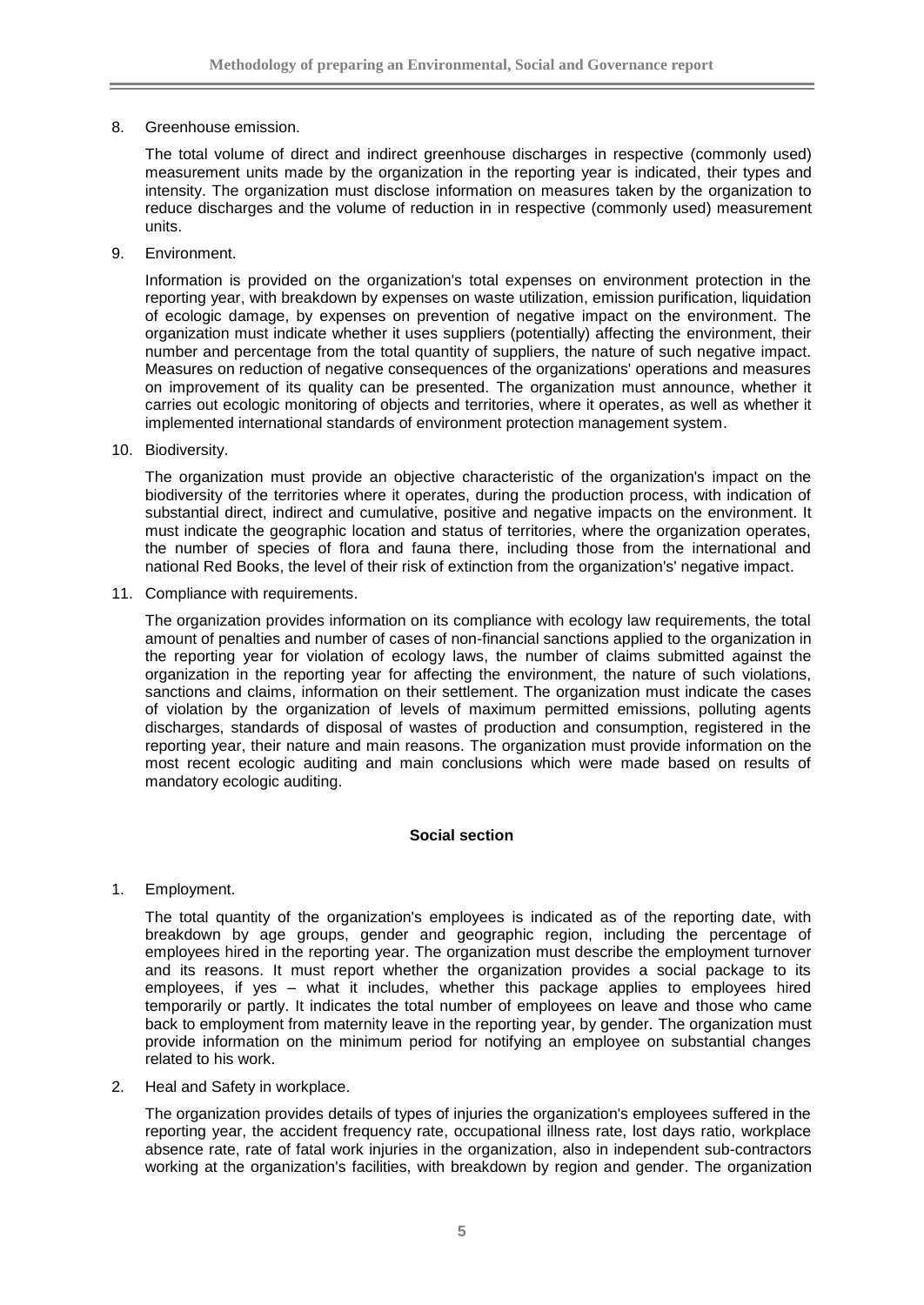must provide details of the system of rules used for registration of accidents at production site, and on generation of necessary reports. The organization must indicate, whether it carries out activities which are potentially related to high injury rate or high risk of catching certain illnesses. Whether official agreements with labor organizations the issues of health and safety.

3. Training and education.

The organization indicates the average number of hours per employee during the reporting year with breakdown by gender and employee category. It discloses information on the availability of employee qualification improvement programs, their types and character, as well as programs of assistance to employees who quit due to retirement or discontinuation. The organization indicates the percentage of employees with breakdown by gender and employee category, whose performance was officially evaluated during the year.

4. Diversity and equal opportunities

The organization indicates the share (in percentage) from the total number of employees related to various categories, like: gender; age groups: under 30 years of age, 30–50 years old, above 50 years old; minority groups; other signs of diversity. The organization must present data on the relation of the basis remuneration rate for women to that for men for each category of employees with breakdown by operation region. Data are provided on the total number of cases discrimination against employees during the reporting year, the status of those cases and measures taken.

5. Labour practices.

The organization indicates the total number of complaints submitted against the organization in the reporting year for violation of labour practices, and the status of such complaints. The organization must provide the total number of training hours and percentage of employees that during the reporting year underwent training in policies or procedures related to human rights aspects important to the organization's operations. The organization indicates units and own suppliers that have significant risk of using child labour or forced labour, young employees'' carrying out dangerous labour.

6. Fighting corruption.

The organization discloses information on available internal policies and methods of fighting the corruption. It has to provide data on substantial corruption-related risks for organizations. The organization has to indicate the total number and percentage of units with regard to which corruption-related risks were evaluated, the total number of employees which were informed and took a course in policies and methods of fighting corruption. It also has to indicate the total number and character of confirmed cases of corruption, measures taken with regard to the organization and its employees during the reported year due to corruption-related violations.

7. Compliance with requirements.

The organization provides information on circumstances, the total amount of substantial penalties and number of non-financial sanctions applied to the organization for violating requirements of the legislation. The organization has to indicate the total number of cases during the reporting year, related to restraint of trade and antitrust violation, as well as main results of such investigations.

8. Liability for produce.

The organization indicates the total number of cases of the organization's incompliance with requirements of laws and voluntary codes with regard to impact of the produce (products, services rendered) on health and safety, with regard to information and labelling on features of the produce (products, services rendered), with regard to marketing communications, including advertising, promotion and sponsorship for the reporting year, broken down by cases leading to a penalty or sanction, to a warning. It has to report whether the organization sells goods banned on some markets, questionable for interested parties or are subject of public discussion, as well as indicate how the organization responds to questions or concerns regarding those goods.

9. Consumers' private life.

The organization has to indicate the total number of justified complaints received which relate to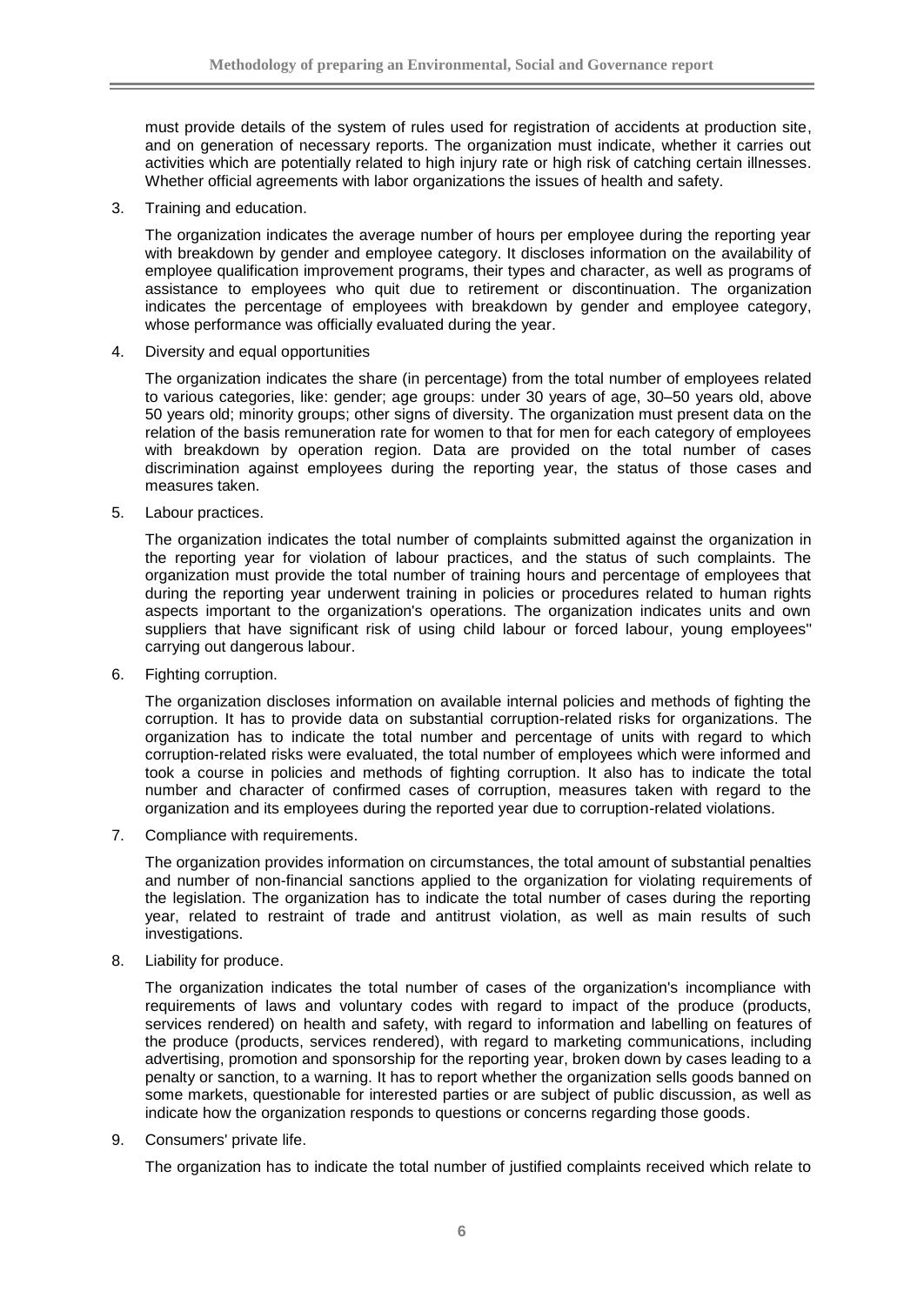violation of integrity of private life of consumers, with breakdown by complaints received from third parties, whose justification was checked by the organization, and by complaints from controlling authorities, as well as report the total number of uncovered cases of leaks, theft or loss of consumer-related data.

## **Corporate governance section**

- 1. The organization's corporate governance system and its principles are described.
- 2. For an organization joint-stock company.

The organization provides information on the number of authorized and outstanding shares with indication of their type (class), face value, number of shares in free float, the composition of shareholders holding the organization's shares in the number of five or more percent from the number of shares sold during the reporting period.

Information on all substantial deals in shares of the organization in the reporting period and changes that took place in the composition of shareholders holding shares in the number of five or more percent from the number of shares sold during the reporting period.

Information on all deals in the reporting period on initial offering of shares, buy out by the listed company of own shares and their consequent re-selling with indication of the volume of deals in the quantitative or monetary terms, the price of offering and buyback, names of the buyer and/or buyer of shares and its location (if such information is known to the organization).

For an organization – limited liability partnership.

The organization provides information on all substantial deals with shareholdings in the organization's shareholder capital and changes occurred in the compositions of the organization's partners during the reporting period, the composition of participants as of the reporting date.

- 3. Information on the organizational structure is provided.
- 4. Organizations' management

The organization discloses the surname, name, patronymic, year of birth of each member of the Board of Directors (supervisory board) of the organization, including the Chairman of Board of Directors (supervisory board) and independent directors, of each of members of the collegial executive body of the organization (persons carrying out functions of the sole executive body of the organization); positions occupied by each member of the Board of Directors (supervisory board) and by each member of the collegial executive body (person carrying out functions of the sole executive body of the organization) over the past three years and currently, in chronological order with indication of the area of activities, as well as data on the number of shares (stakes in the shareholder capital) of the organization and/or its subsidiaries and affiliates they hold, participation in committees of the Board of Directors, functional authorities and duties.

The organization must provide the procedure of nominating and appointing candidates for members of the Board of Directors (supervisory board) of the organization, its committees, as well as criteria used during nomination and appointment with account to factors of diversity, independence, professional qualification and experience. The organization indicates names of committees of the Board of Directors and their functions. Procedures used by the Board of Directors for preventing conflicts of interests and their management must be provided.

The organization discloses information on the role of the Board of Directors in the analysis of the efficiency of methods of management of risk related to economic, ecologic and social issues, used by the organization. The organization has to provide data on the procedure of assessment of activities of the Board of Directors, as well as indicate, whether that assessment is independent and how often it is conducted.

The organization provides details of the procedure of informing the Board of Directors about emergence of critically important problems in the organization and the number of problems presented for consideration in the reporting year.